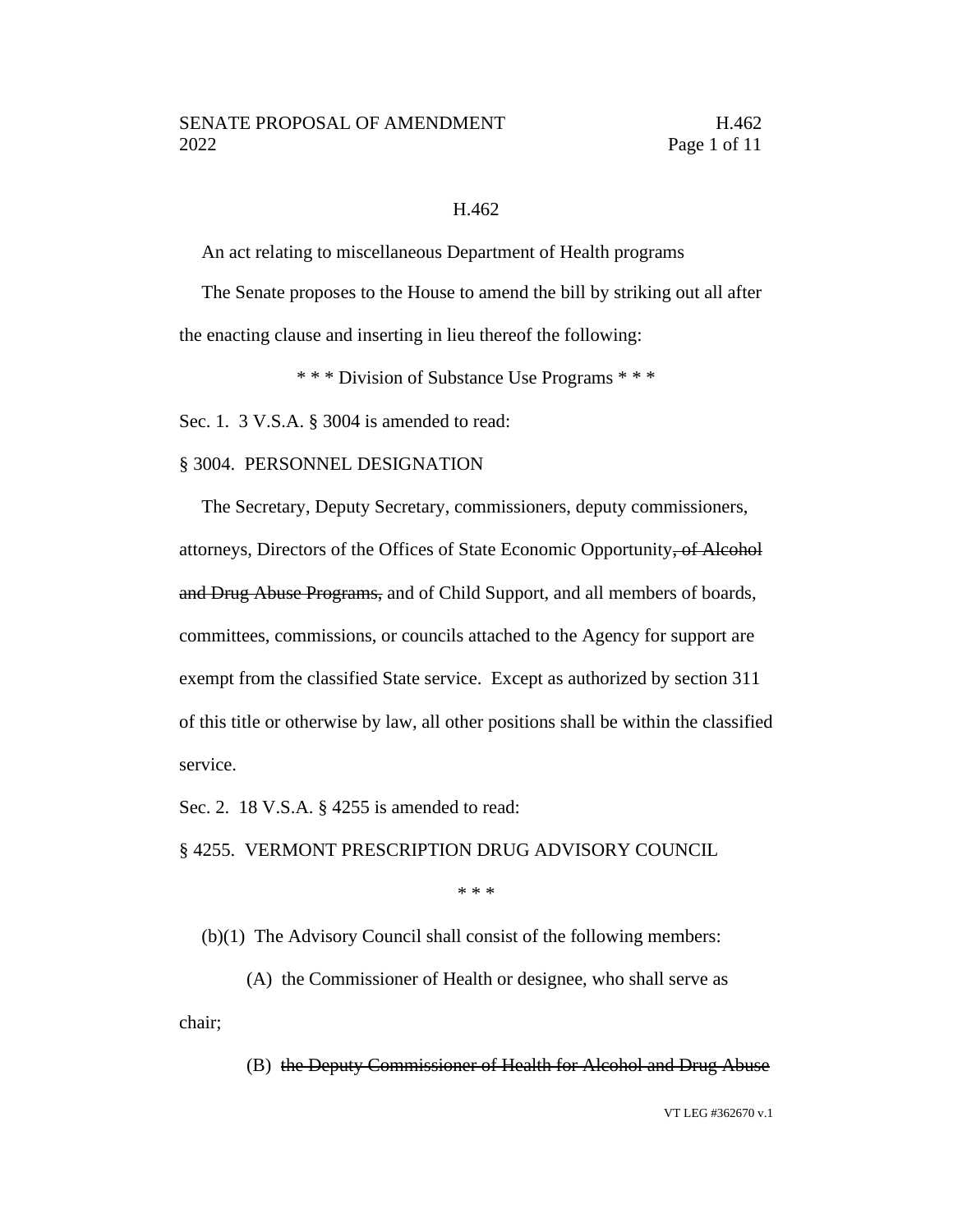a designee of the Division of Substance Use Programs or designee;

\* \* \*

(CC) a drug and alcohol abuse counselor licensed pursuant to 26 V.S.A. chapter 62, to be selected by the Deputy Commissioner of Health for Alcohol and Drug Abuse Programs;

\* \* \*

Sec. 3. 18 V.S.A. 4806 is amended to read:

# § 4806. DIVISION OF <del>ALCOHOL AND DRUG ABUSE</del> SUBSTANCE USE PROGRAMS

(a) The Division of Alcohol and Drug Abuse Substance Use Programs shall plan, operate, and evaluate a consistent, effective program of substance abuse use programs. All duties, responsibilities, and authority of the Division shall be carried out and exercised by and within the Department of Health.

\* \* \*

(c) Under the direction of the Commissioner of Health, the Deputy

Commissioner of Alcohol and Drug Abuse Programs the Division shall review and approve all alcohol and drug programs developed or administered by any State agency or department, except for alcohol and drug education programs developed by the Agency of Education in conjunction with the Alcohol and Drug Abuse Council pursuant to 16 V.S.A. § 909.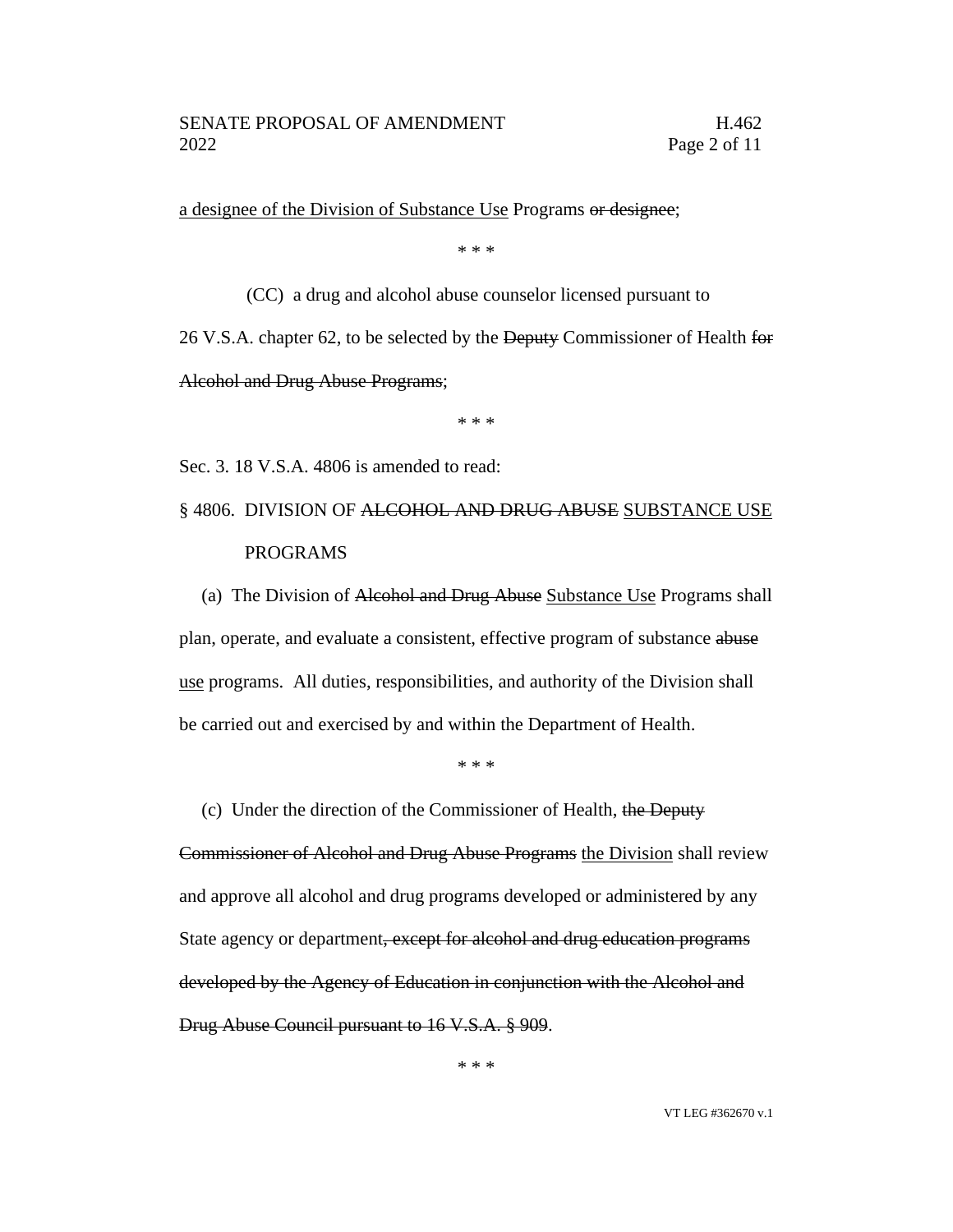Sec. 4. 18 V.S.A. § 7253 is amended to read:

### § 7253. CLINICAL RESOURCE MANAGEMENT AND OVERSIGHT

The Commissioner of Mental Health, in consultation with health care providers as defined in section 9432 of this title, including designated hospitals, designated agencies, individuals with mental conditions or psychiatric disabilities, and other stakeholders, shall design and implement a clinical resource management system that ensures the highest quality of care and facilitates long-term, sustained recovery for individuals in the custody of the Commissioner.

\* \* \*

(2) For the purpose of maintaining the integrity and effectiveness of the clinical resource management system, the Department of Mental Health shall:

\* \* \*

(B) coordinate care across the mental and physical health care systems as well as ensure coordination within the Agency of Human Services, particularly the Department of Corrections, the Department of Health's Alcohol and Drug Abuse Division of Substance Use Programs, and the Department of Disabilities, Aging, and Independent Living;

\* \* \*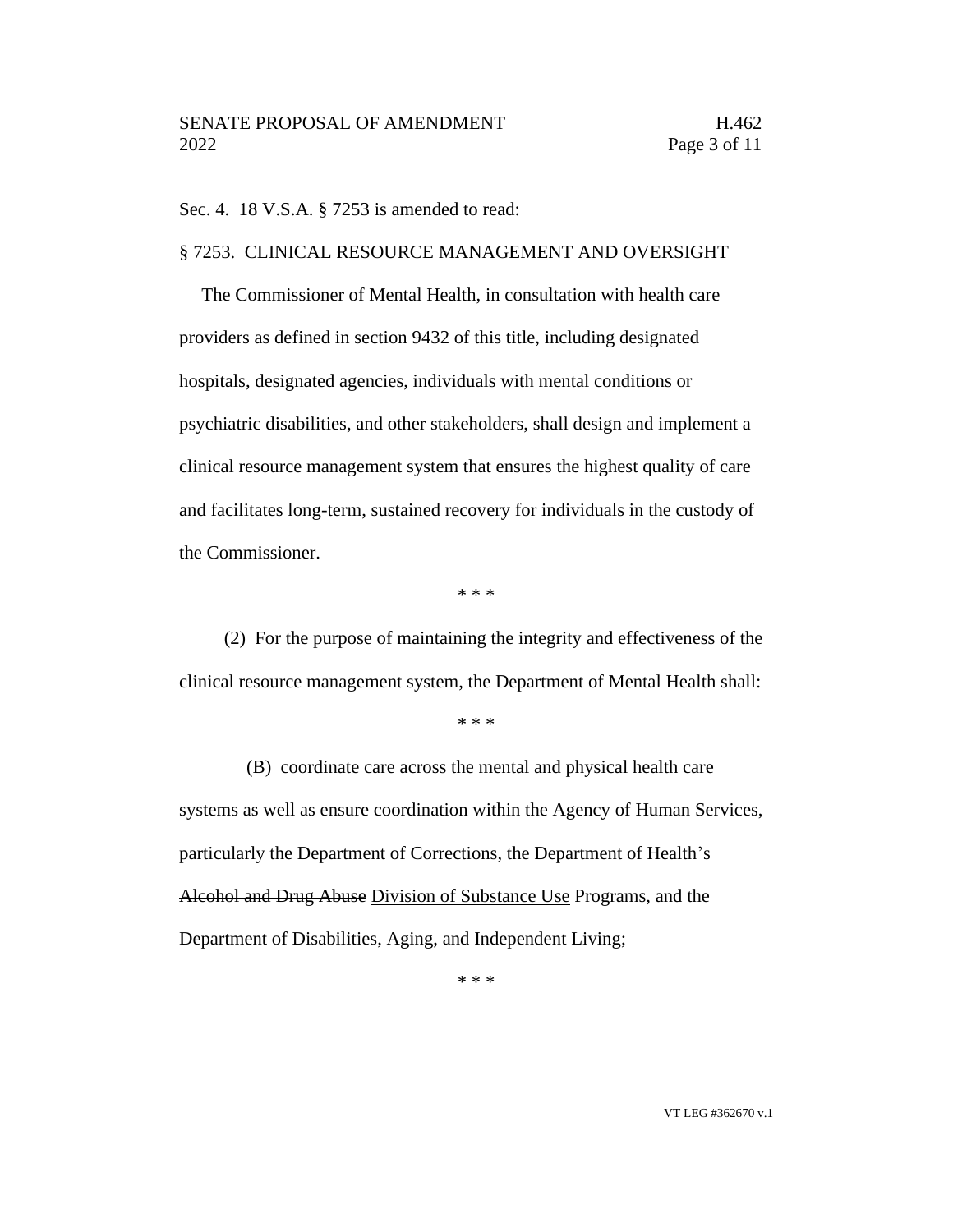Sec. 5. 23 V.S.A. § 1216 is amended to read:

§ 1216. PERSONS UNDER 21 YEARS OF AGE; ALCOHOL

## CONCENTRATION OF 0.02 OR MORE

\* \* \*

(g) The Alcohol and Driving Program required under this section shall be administered by the Office of Alcohol and Drug Abuse Department of Health's Division of Substance Use Programs and shall take into consideration any particular treatment needs of operators under the age of 21 years of age.

\* \* \*

Sec. 6. 23 V.S.A. § 3207f is amended to read:

§ 3207f. PERSONS UNDER 21 YEARS OF AGE; ALCOHOL

## CONCENTRATION OF 0.02 OR MORE

\* \* \*

(f) The alcohol program required under this section shall be administered by the Office of Alcohol and Drug Abuse Department of Health's Division of Substance Use Programs and shall take into consideration any particular treatment needs of operators under the age of 21 years of age.

\* \* \*

VT LEG #362670 v.1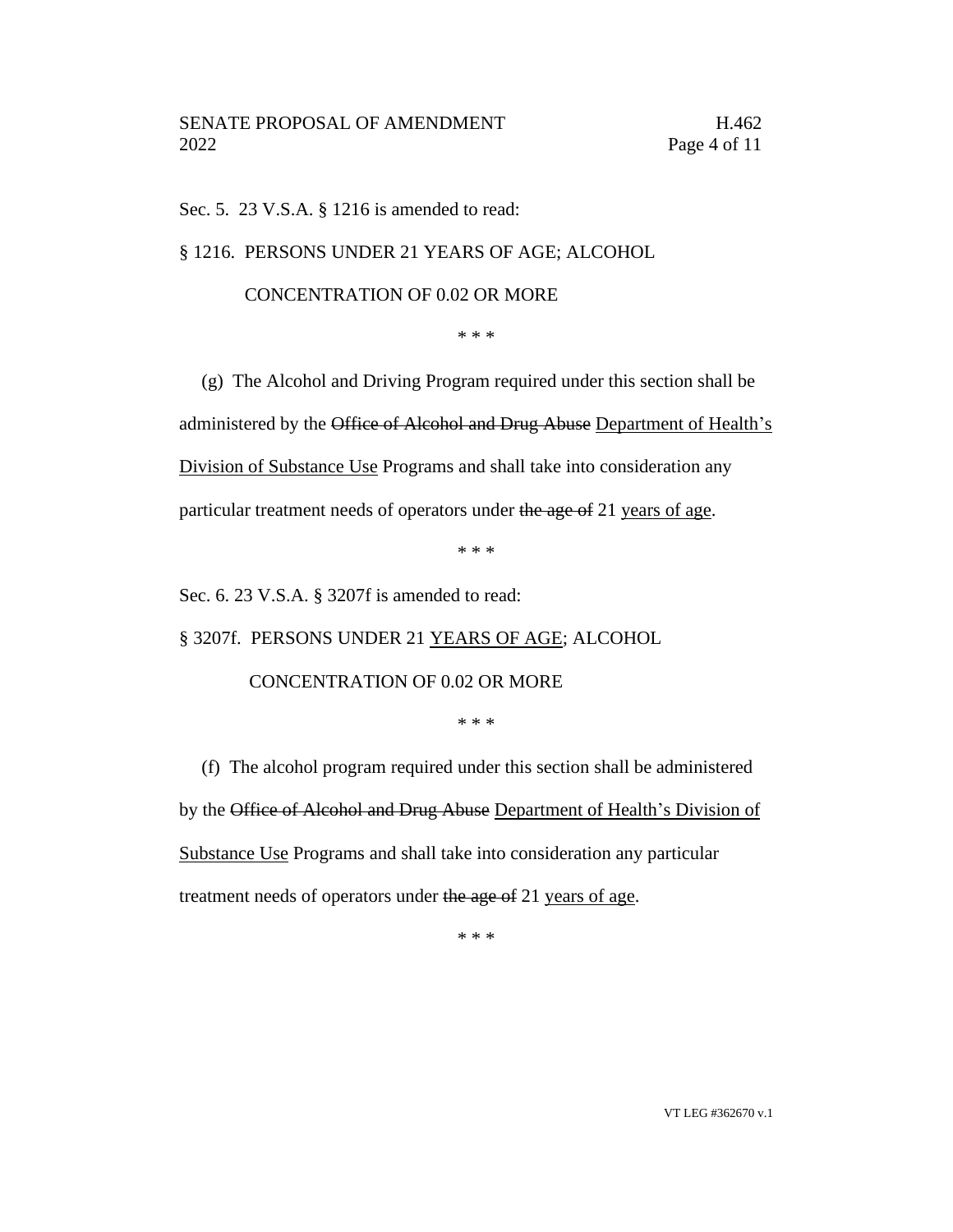Sec. 7. 23 V.S.A. § 3323a is amended to read:

§ 3323a. PERSONS UNDER 21 YEARS OF AGE; ALCOHOL

## CONCENTRATION OF 0.02 OR MORE

\* \* \*

(f) The alcohol program required under this section shall be administered by the Office of Alcohol and Drug Abuse Department of Health's Division of Substance Use Programs and shall take into consideration any particular treatment needs of operators under the age of 21 years of age.

\* \* \*

Sec. 8. 33 V.S.A. § 5272 is amended to read:

§ 5272. JUVENILE JUSTICE UNIT; JUVENILE JUSTICE DIRECTOR

\* \* \*

(c) The Juvenile Justice Director shall ensure that the following occur:

\* \* \*

(3) cooperation among appropriate departments, including the

Department; the Agency of Education; the Departments of Corrections, of Labor, of Mental Health, of Public Safety, and of Disabilities, Aging, and Independent Living; and the Department of Health's Division of Alcohol and Drug Abuse Substance Use Programs;

\* \* \*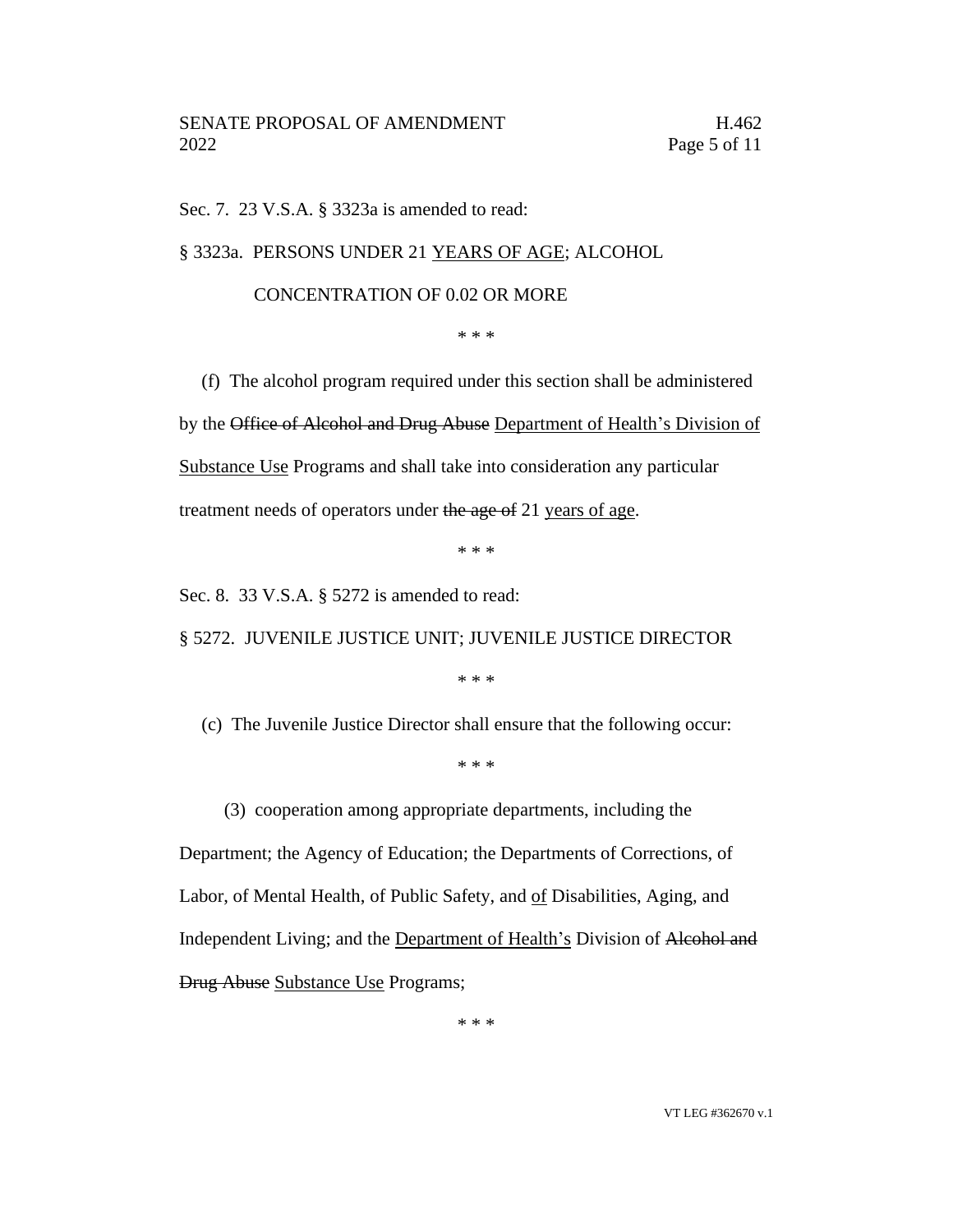\* \* \* Expansion of Drug Disposal Kiosks \* \* \*

Sec. 9. 18 V.S.A. § 4224 is amended to read:

## § 4224. UNUSED PRESCRIPTION DRUG DISPOSAL PROGRAM

(a) The Department of Health shall establish and maintain the Statewide Unused Prescription Drug Disposal Program to provide for the safe disposal of Vermont residents' unused and unwanted prescription drugs. The Program may include establishing secure collection and disposal sites and providing medication envelopes for sending unused prescription drugs to an authorized collection facility for destruction.

(b) Pharmacies that operate 10 or more establishments in the United States, while concurrently conducting business in Vermont, shall enroll in a drug disposal kiosk program on or before July 1, 2023. If the physical dimensions of a pharmacy make an onsite collection receptacle impossible under State and federal law, a pharmacy shall provide a mail-back option for consumers.

\* \* \* Child Fatality Review Team \* \* \*

Sec. 10. 18 V.S.A. § 1561 is amended to read:

§ 1561. CHILD FATALITY REVIEW TEAM

\* \* \*

 $(g)(1)$  Confidentiality.

 $(1)(A)$  The records produced or acquired by the Team are exempt from public inspection and copying under the Public Records Act and shall be kept

VT LEG #362670 v.1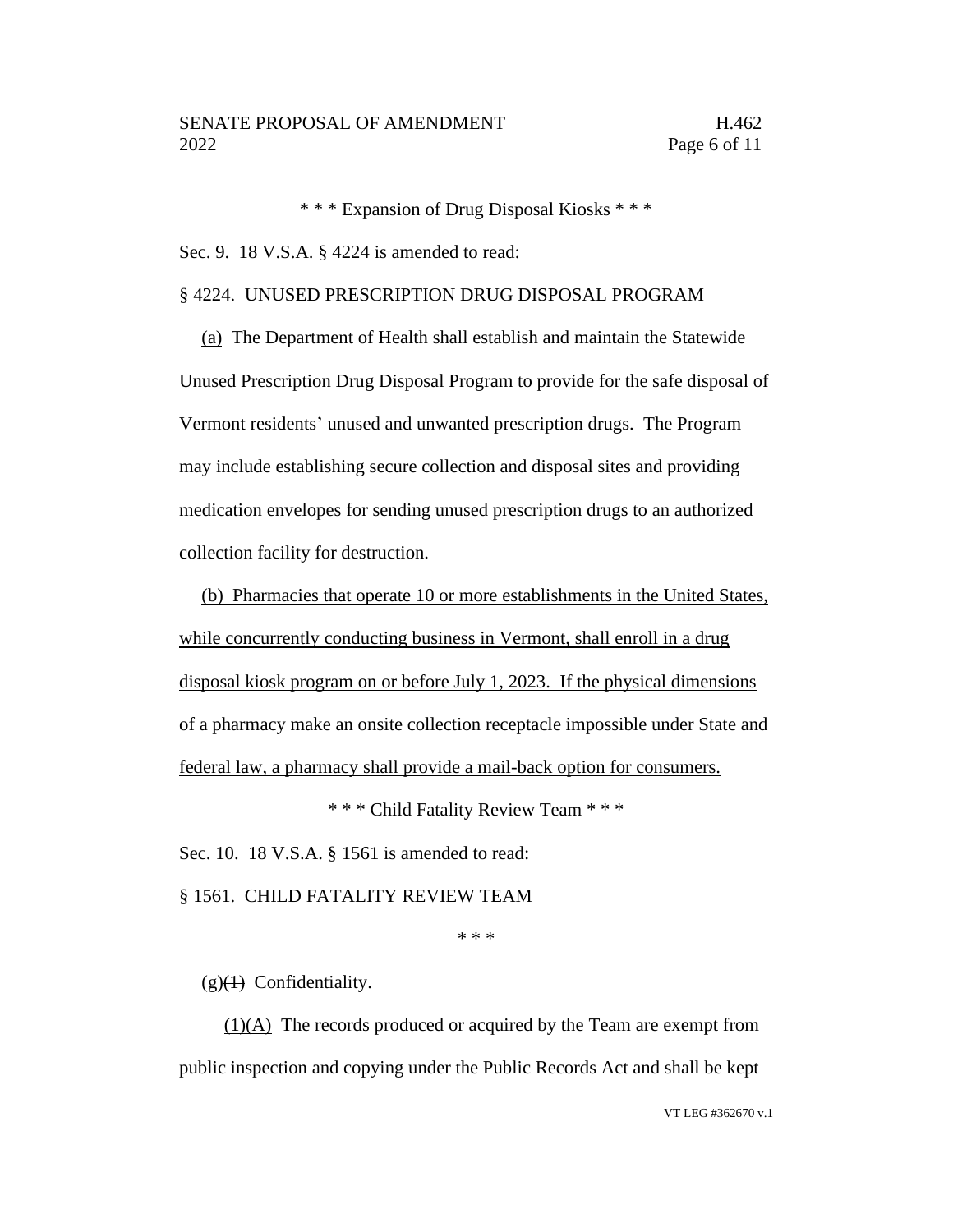confidential. The records of the Team are not subject to subpoena, discovery, or introduction into evidence in a civil or criminal action. Nothing in this section shall be construed to limit or restrict the right to discover or use in any civil or criminal proceedings information or records that are available from another source and entirely outside the Team's review. The Team shall not use the information or records generated during the course of its review for purposes other than those described in this section.

(B) The Department may share deidentified data produced or acquired by the Team with other states that have child fatality review panels, provided access under such agreements is consistent with the privacy, security, and disclosure protections in this chapter.

\* \* \*

\* \* \* Autopsy Reports \* \* \*

Sec. 11. 18 V.S.A. § 5205 is amended to read: § 5205. DEATH CERTIFICATE WHEN NO ATTENDING PHYSICIAN AND IN OTHER CIRCUMSTANCES; AUTOPSY

\* \* \*

(f) The State's Attorney or Chief Medical Examiner, if either deem it necessary and in the interest of public health, welfare, and safety, or in furtherance of the administration of the law, may order an autopsy to be performed by the Chief Medical Examiner or under his or her the Chief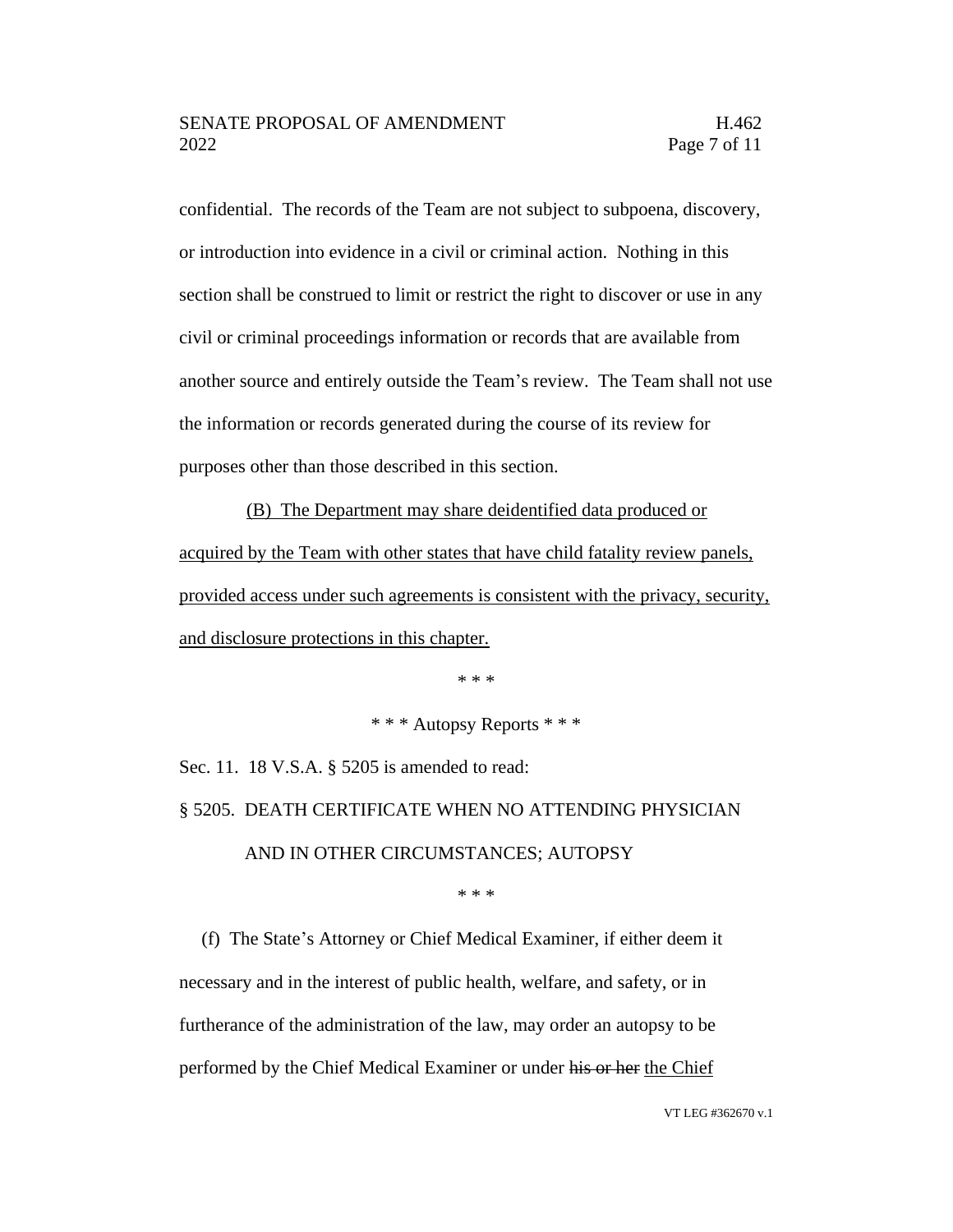Medical Examiner's direction. Upon completion of the autopsy, the Chief Medical Examiner shall submit a report to such State's Attorney and the Attorney General and shall submit a report of death to the State Registrar. Upon the written request of a federal prosecutor or a prosecutor in another state, the Chief Medical Examiner shall submit a report of a death to the requesting office.

\* \* \*

\* \* \* Regulation of Health Care Professions \* \* \*

Sec. 12. 26 V.S.A. § 3108 is amended to read:

§ 3108. PRELIMINARY ASSESSMENT OF SCOPE OF PRACTICE

\* \* \*

(d) Impacted persons; statements and replies.

\* \* \*

(e) Consultation with Commissioner and boards.

(1) If an assessment under this section addresses activities that would constitute the "practice of medicine" as defined in subdivision 1311(1) of this title, the Office shall give written notice to the Commissioner of Health and any professional regulatory board or boards having jurisdiction over some or all of the regulated acts. The Office shall include with such notice a copy of the supporting information received from the requestor pursuant to subsection (b) of this section. Notice shall be given within 14 days after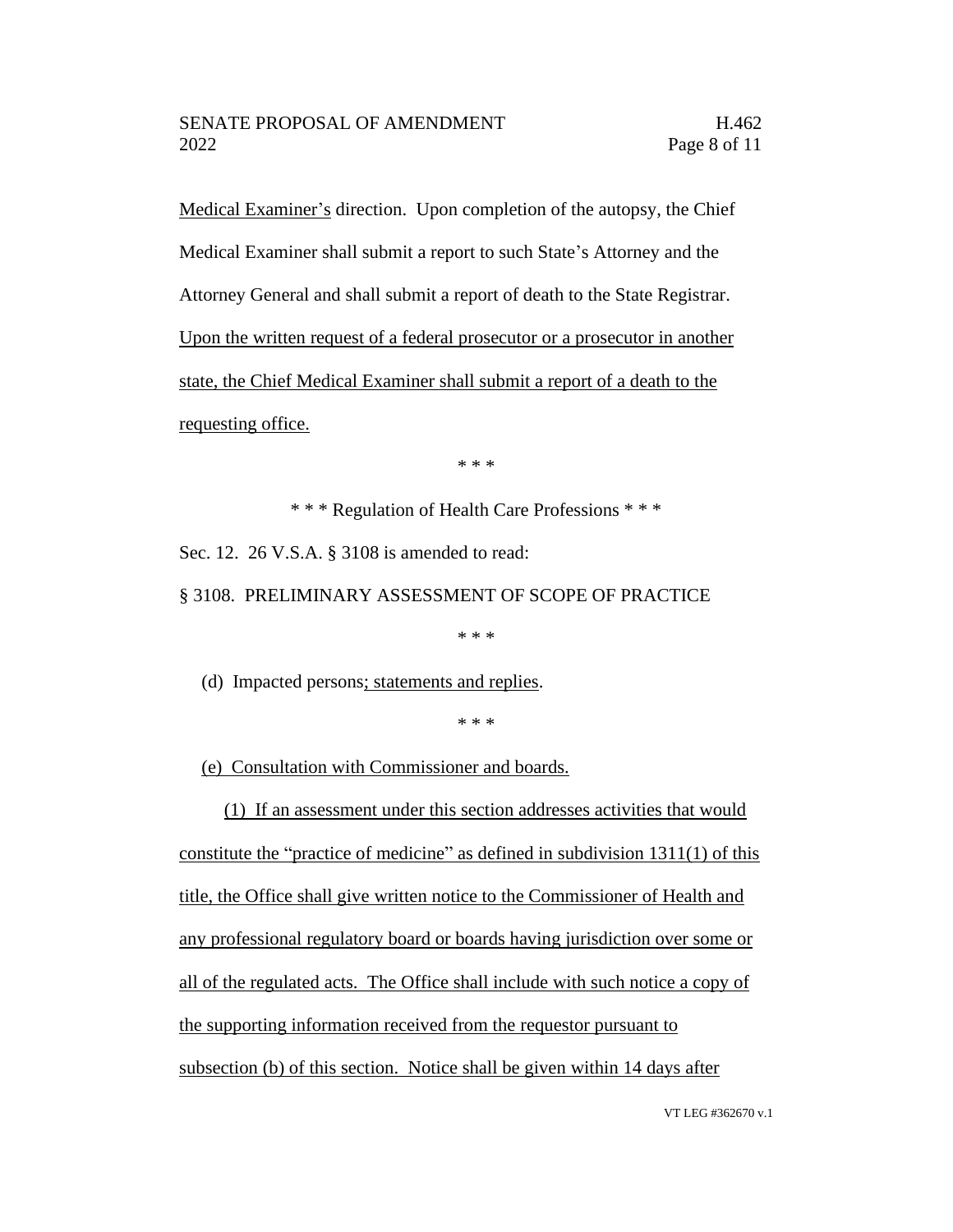receipt of the requestor's supporting information.

(2) The Office shall consult the Commissioner and relevant board or boards with respect to the requestor's assertions under subsection (b) of this section. After consulting with the Office, and on or before November 15 of the year preceding the next regular session of the General Assembly, the Commissioner or relevant board or boards may file with the Office any written commentary they wish the Office to consider. Submitted commentary shall be appended to the Office's final report or assessment filed with the General Assembly.

\* \* \* Working Group on Services for Individuals with Eating Disorders \* \* \*

Sec. 13. WORKING GROUP ON SERVICES FOR INDIVIDUALS WITH

## EATING DISORDERS; REPORT

(a) Creation. There is created the Working Group on Services for Individuals with Eating Disorders to assess those services available to individuals with an eating disorder in Vermont and make recommendations to the General Assembly as to how access for services might be improved.

(b) Membership. The Working Group shall be composed of the following members:

(1) the Commissioner of Mental Health or designee, who shall serve as Chair;

(2) the Commissioner of Health or designee;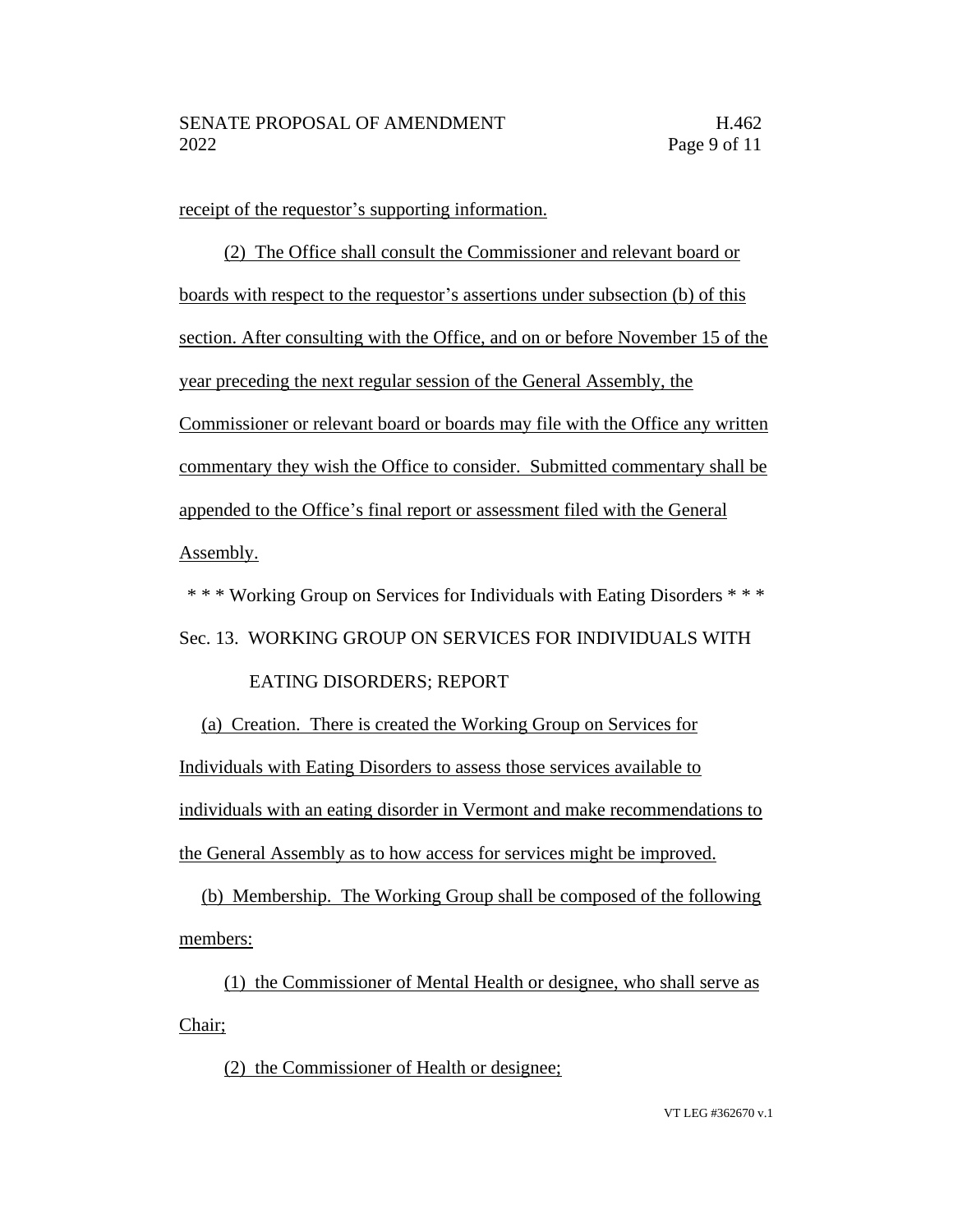(3) a representative, appointed by Vermont Care Partners;

(4) a representative, appointed by the Vermont State School Nurses

Association;

(5) a representative of Vermont colleges and universities, appointed by

the Vermont Higher Education Council;

(6) a physician with relevant expertise, appointed by the Vermont

Medical Society; and

(7) a representative, appointed by the Vermont chapter of the American Nutrition Association.

(c) Powers and duties.

(1) The Working Group shall:

(A) conduct an inventory of existing services in Vermont for

individuals with eating disorders; and

(B) provide recommendations for expanding and improving existing services for individuals with eating disorders.

(2) In completing its duties pursuant to this section, the Working Group

shall consult with individuals with lived experience with eating disorders,

parents of individuals with eating disorders, medical or public health

professionals with expertise in treatment and research related to eating

disorders, and other relevant stakeholders.

(d) Assistance. The Working Group shall have the administrative,